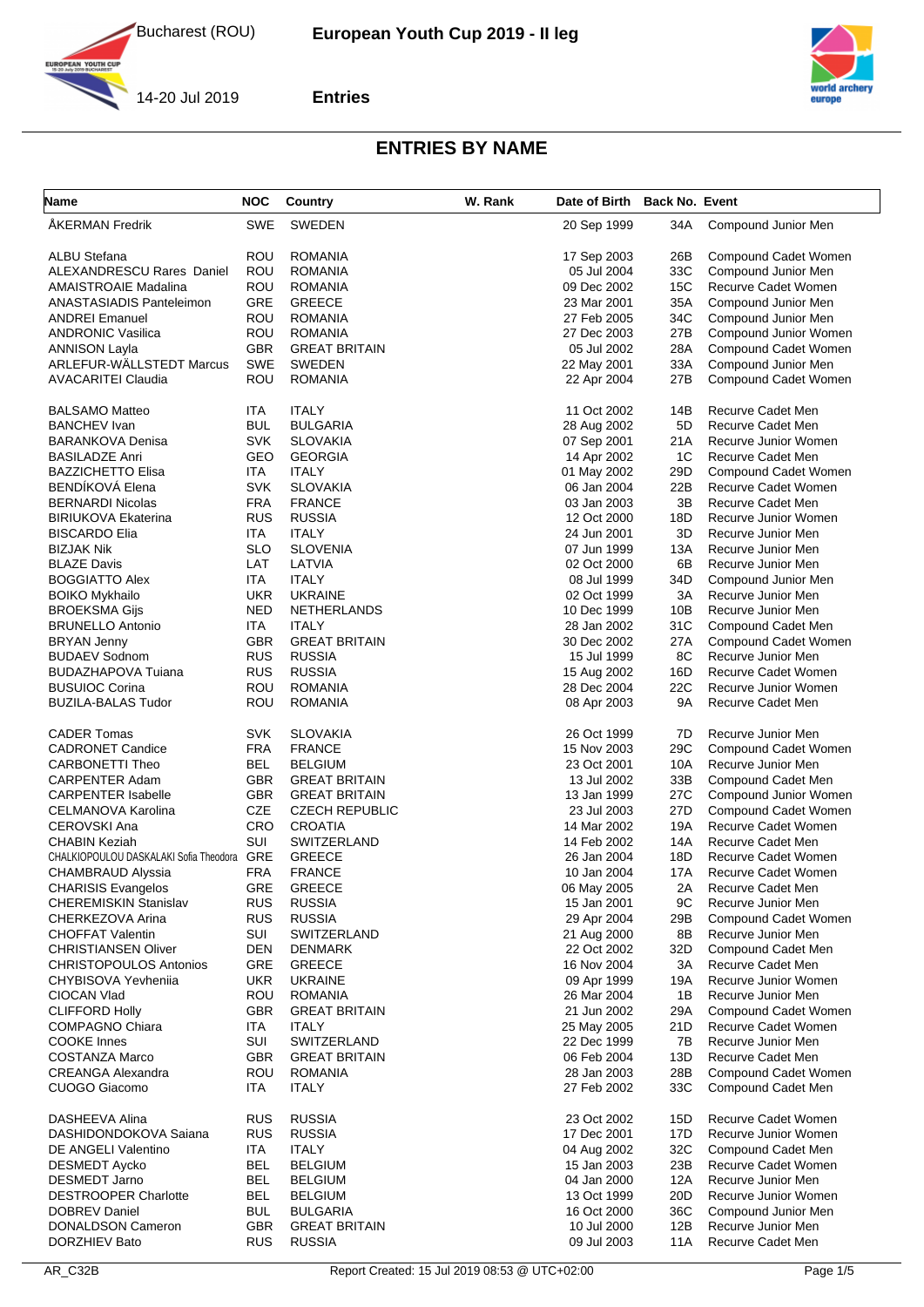



14-20 Jul 2019

**YOUTH CUP** 

#### **Entries**

| <b>Name</b>                   | <b>NOC</b> | Country               | W. Rank | Date of Birth Back No. Event |            |                          |
|-------------------------------|------------|-----------------------|---------|------------------------------|------------|--------------------------|
| <b>DROBNJAK Lara</b>          | <b>CRO</b> | <b>CROATIA</b>        |         | 04 Dec 2004                  | 28C        | Compound Cadet Women     |
| <b>DUFOUR Camille</b>         | <b>FRA</b> | <b>FRANCE</b>         |         | 15 Aug 1999                  | 35B        | Compound Junior Men      |
| EFIMOV Roman                  | <b>RUS</b> | <b>RUSSIA</b>         |         | 15 Feb 2000                  | 37B        | Compound Junior Men      |
| <b>EVGENIDZE Nino</b>         | GEO        | <b>GEORGIA</b>        |         | 27 Oct 2002                  | 20B        | Recurve Cadet Women      |
|                               |            |                       |         |                              |            |                          |
| <b>FABRIZZI Federico</b>      | ITA        | <b>ITALY</b>          |         | 20 Jun 2002                  | 8C         | <b>Recurve Cadet Men</b> |
| <b>FECIORU Ilinca Andreea</b> | ROU        | <b>ROMANIA</b>        |         | 19 Jul 2002                  | 17C        | Recurve Cadet Women      |
| <b>FIGVED Sander</b>          | <b>NOR</b> | <b>NORWAY</b>         |         | 22 Mar 2002                  | 35C        | Compound Cadet Men       |
| <b>FORRAY Alexandra</b>       | ROU        | <b>ROMANIA</b>        |         | 09 Apr 2003                  | 16C        | Recurve Cadet Women      |
| <b>FRAI Cosmin</b>            | ROU        | <b>ROMANIA</b>        |         | 09 Sep 2001                  | 2B         | Recurve Junior Men       |
| <b>FRENKEL Niv</b>            | ISR.       | <b>ISRAEL</b>         |         | 19 Feb 2004                  | 9D         | <b>Recurve Cadet Men</b> |
| <b>FULLERTON Mathias</b>      | <b>DEN</b> | <b>DENMARK</b>        |         | 27 May 2003                  | 31D        | Compound Cadet Men       |
| <b>GALANDA Dusan</b>          | <b>SVK</b> | <b>SLOVAKIA</b>       |         | 18 Oct 2003                  | 7C         | Recurve Cadet Men        |
| <b>GEORGIEVA Nikol</b>        | <b>BUL</b> | <b>BULGARIA</b>       |         | 23 Oct 2005                  | 20C        | Recurve Cadet Women      |
| <b>GERSHOVITZ Dan</b>         | <b>ISR</b> | <b>ISRAEL</b>         |         | 29 Jan 2004                  | 12D        | Recurve Cadet Men        |
| GIBSON Ella                   | <b>GBR</b> | <b>GREAT BRITAIN</b>  |         | 07 Jun 2000                  | 28C        | Compound Junior Women    |
| <b>GRANDJEAN Lola</b>         | <b>FRA</b> | <b>FRANCE</b>         |         | 03 Apr 2000                  | 30A        | Compound Junior Women    |
| <b>GRAPOVA Klara</b>          | <b>CZE</b> | <b>CZECH REPUBLIC</b> |         | 12 May 2000                  | 20B        | Recurve Junior Women     |
| <b>GREGORI Francesco</b>      | <b>ITA</b> | <b>ITALY</b>          |         | 29 May 2002                  | 10C        | <b>Recurve Cadet Men</b> |
| <b>GRILLI Eleonora</b>        | ITA        | <b>ITALY</b>          |         | 10 Aug 1999                  | 27A        | Compound Junior Women    |
| <b>GRINVALDE Janeta</b>       | LAT        | LATVIA                |         | 07 Mar 2000                  | 29C        | Compound Junior Women    |
| <b>GROOT WASSINK Chris</b>    | <b>NED</b> | <b>NETHERLANDS</b>    |         | 13 Jan 2002                  | 11B        | Recurve Cadet Men        |
|                               |            |                       |         |                              |            |                          |
| HABIAN Denis                  | ROU        | <b>ROMANIA</b>        |         | 24 May 2005                  | 10A        | Recurve Cadet Men        |
| <b>HALUS Anda</b>             | <b>ROU</b> | <b>ROMANIA</b>        |         | 12 Apr 2005                  | 23C        | Recurve Junior Women     |
| <b>HANULIAK Jan Jakub</b>     | <b>SVK</b> | <b>SLOVAKIA</b>       |         | 08 Dec 2000                  | 8D         | Recurve Junior Men       |
| <b>HASLAM Lewis</b>           | <b>GBR</b> | <b>GREAT BRITAIN</b>  |         | 30 Apr 2003                  | 32B        | Compound Cadet Men       |
| <b>HEALEY Penny</b>           | <b>GBR</b> | <b>GREAT BRITAIN</b>  |         | 07 Mar 2005                  | 23C        | Recurve Cadet Women      |
| <b>HELLEMANS Julie</b>        | <b>BEL</b> | <b>BELGIUM</b>        |         | 31 Oct 2003                  | 25B        | Recurve Cadet Women      |
| <b>HERÁK Jiri</b>             | CZE        | <b>CZECH REPUBLIC</b> |         | 03 Sep 2001                  | 2C         | Recurve Junior Men       |
| <b>HERVAT Karen</b>           | <b>ITA</b> | <b>ITALY</b>          |         | 04 Mar 2001                  | 22A        | Recurve Junior Women     |
| HÖLAAS-BORÉN Sofia            | SWE        | <b>SWEDEN</b>         |         | 15 Oct 2000                  | 23B        | Recurve Junior Women     |
| <b>HUNSPERGER Janine</b>      | SUI        | SWITZERLAND           |         | 20 Jul 2000                  | 29B        | Compound Junior Women    |
| ILLIASH Varvara               | <b>UKR</b> | <b>UKRAINE</b>        |         | 08 Mar 2003                  | 17B        | Recurve Cadet Women      |
| <b>ISNES Trym</b>             | <b>NOR</b> | <b>NORWAY</b>         |         | 10 Oct 2000                  | 34B        | Compound Junior Men      |
|                               |            |                       |         |                              |            |                          |
| JAATMA Lisell                 | EST        | <b>ESTONIA</b>        |         | 19 Jul 1999                  | 27D        | Compound Junior Women    |
| JAATMA Robin                  | EST        | <b>ESTONIA</b>        |         | 05 Mar 2001                  | 35C        | Compound Junior Men      |
| <b>JACQUEY Clement</b>        | FRA        | <b>FRANCE</b>         |         | 23 Jan 2000                  | <b>11C</b> | Recurve Junior Men       |
| JAKOBSEN Nanna                | DEN        | <b>DENMARK</b>        |         | 15 Mar 2000                  | 24D        | Recurve Junior Women     |
| JAMOT Maxence                 | FRA        | <b>FRANCE</b>         |         | 18 Aug 1999                  | 12C        | Recurve Junior Men       |
| JECH Matej                    | CZE        | <b>CZECH REPUBLIC</b> |         | 14 Mar 1999                  | 1C         | Recurve Junior Men       |
| KACZMARECK Elodie             | <b>FRA</b> | <b>FRANCE</b>         |         | 13 Jul 2000                  | 21B        | Recurve Junior Women     |
| KAMENSKYI Volodymyr           | <b>UKR</b> | <b>UKRAINE</b>        |         | 29 Sep 2001                  | 5A         | Recurve Junior Men       |
| KASPROWSKI Oskar              | <b>POL</b> | <b>POLAND</b>         |         | 03 Feb 2000                  | 14C        | Recurve Junior Men       |
| KIVILO Karl                   | <b>EST</b> | <b>ESTONIA</b>        |         | 14 Feb 1999                  | 5C         | Recurve Junior Men       |
| <b>KLEINER Shahar</b>         | <b>ISR</b> | <b>ISRAEL</b>         |         | 30 Sep 2003                  | 10D        | Recurve Cadet Men        |
| KOCAJ Marlena                 | <b>POL</b> | <b>POLAND</b>         |         | 24 Sep 1999                  | 17C        | Recurve Junior Women     |
| KOSENKOV Daniil               | <b>RUS</b> | <b>RUSSIA</b>         |         | 15 Apr 2003                  | 35B        | Compound Cadet Men       |
| KOSTYK Stefan                 | <b>UKR</b> | <b>UKRAINE</b>        |         | 21 Jun 2003                  | 4D         | Recurve Cadet Men        |
| <b>KRASNITSKA Anastasia</b>   | <b>UKR</b> | <b>UKRAINE</b>        |         | 24 Mar 2000                  | 29A        | Compound Junior Women    |
| <b>KRAVCHUK Mykyta</b>        | <b>UKR</b> | <b>UKRAINE</b>        |         | 06 Jun 1999                  | 4A         | Recurve Junior Men       |
| KRESALA Josef                 | CZE        | <b>CZECH REPUBLIC</b> |         | 23 Mar 2000                  | ЗC         | Recurve Junior Men       |
| KRIKUNOVA Polina              | <b>RUS</b> | <b>RUSSIA</b>         |         | 20 Aug 2003                  | 17D        | Recurve Cadet Women      |
| <b>LAMART Gauthier</b>        | <b>FRA</b> | <b>FRANCE</b>         |         | 03 Jan 2002                  | 1B         | Recurve Cadet Men        |
| <b>LANDI Ginevra</b>          | ITA        | <b>ITALY</b>          |         | 24 May 2004                  | 23D        | Recurve Cadet Women      |
| <b>LAZOWSKI Filip</b>         | POL        |                       |         |                              | 13D        | Recurve Junior Men       |
|                               | <b>CZE</b> | <b>POLAND</b>         |         | 12 Jan 2001                  |            |                          |
| LETTLOVA Nikola               |            | <b>CZECH REPUBLIC</b> |         | 11 Aug 2003                  | 23A        | Recurve Cadet Women      |
| LILIENTHAL Triinu             | <b>EST</b> | <b>ESTONIA</b>        |         | 10 Aug 2000                  | 24A        | Recurve Junior Women     |
| <b>LINKE Erik</b>             | <b>GER</b> | <b>GERMANY</b>        |         | 03 Dec 2003                  | 6D         | Recurve Cadet Men        |
| LOVO Niccolò                  | ITA        | <b>ITALY</b>          |         | 24 Mar 2001                  | 4D         | Recurve Junior Men       |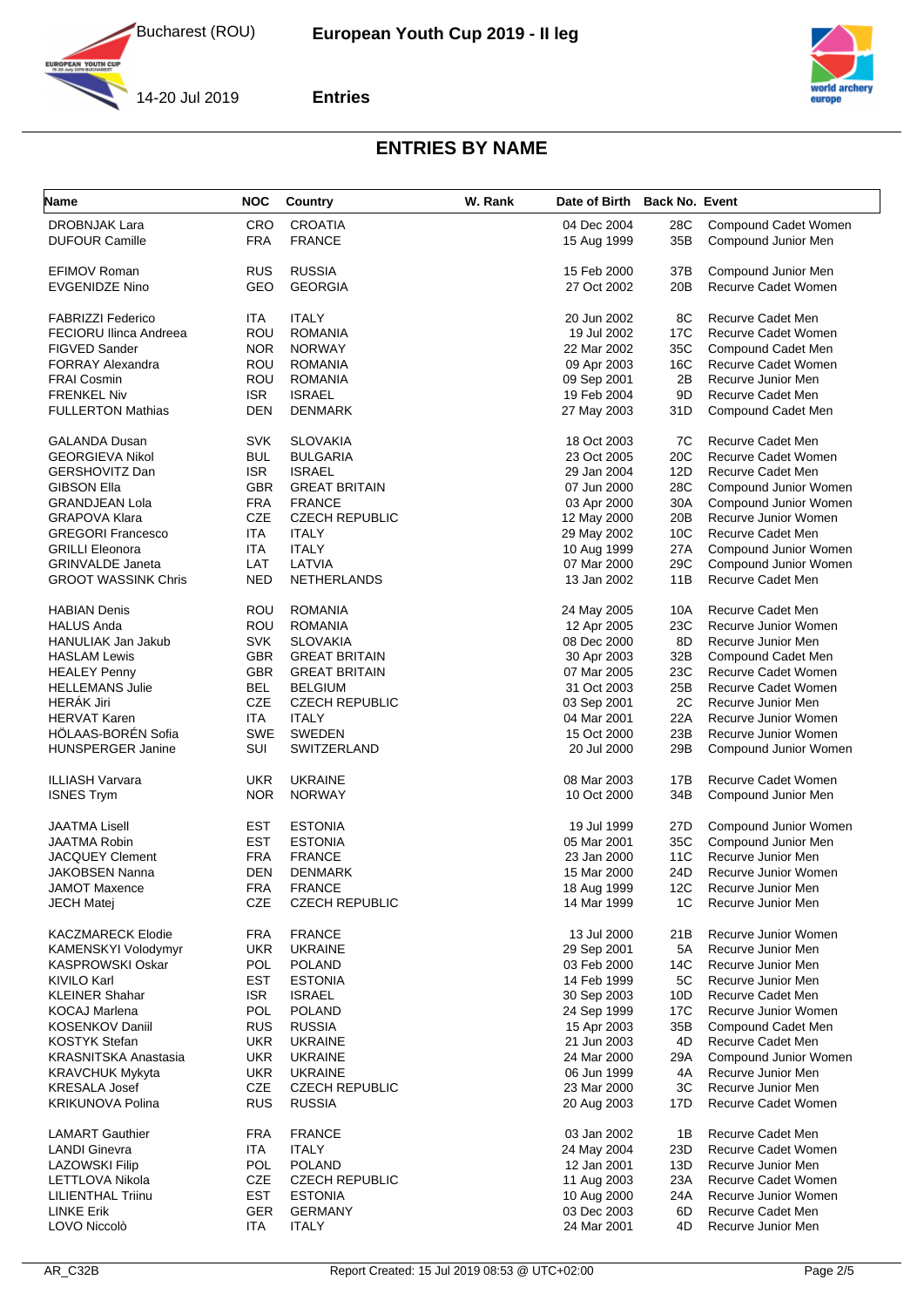





**YOUTH CUP** 

**Entries**

| Name                                            | <b>NOC</b> | Country                          | W. Rank | Date of Birth              | <b>Back No. Event</b> |                                                 |
|-------------------------------------------------|------------|----------------------------------|---------|----------------------------|-----------------------|-------------------------------------------------|
| <b>MACHAN Maros</b>                             | <b>SVK</b> | <b>SLOVAKIA</b>                  |         | 11 Apr 2003                | 5A                    | Recurve Cadet Men                               |
| MACHAVARIANI Aleksandre                         | GEO        | <b>GEORGIA</b>                   |         | 05 Jul 2005                | 2C                    | Recurve Cadet Men                               |
| <b>MAJERIK Andrej</b>                           | <b>SVK</b> | <b>SLOVAKIA</b>                  |         | 07 Aug 2003                | 6A                    | Recurve Cadet Men                               |
| MAKHMUDOVA Nurinisso                            | <b>RUS</b> | <b>RUSSIA</b>                    |         | 28 Aug 2000                | 19D                   | Recurve Junior Women                            |
| <b>MAKIEV Temur</b>                             | GEO        | <b>GEORGIA</b>                   |         | 10 May 2004                | ЗC                    | Recurve Cadet Men                               |
| <b>MANGERINI Alessio</b>                        | <b>ITA</b> | <b>ITALY</b>                     |         | 11 Apr 2002                | 9C                    | Recurve Cadet Men                               |
| <b>MARKEY Pieter</b>                            | BEL        | <b>BELGIUM</b>                   |         | 03 Jun 2002                | 7B                    | Recurve Cadet Men                               |
| <b>MASON Lucy</b>                               | <b>GBR</b> | <b>GREAT BRITAIN</b>             |         | 17 Jun 2000                | 26C                   | Compound Junior Women                           |
| MASSERET Julia                                  | FRA        | <b>FRANCE</b>                    |         | 07 May 2002                | 18A                   | Recurve Cadet Women                             |
| <b>MERKEL Domenic</b><br><b>MIKLOS Beatrice</b> | <b>GER</b> | <b>GERMANY</b>                   |         | 23 Mar 2003                | 8D<br>18C             | Recurve Cadet Men<br><b>Recurve Cadet Women</b> |
| <b>MIKLOS Eduard</b>                            | ROU<br>ROU | <b>ROMANIA</b><br><b>ROMANIA</b> |         | 11 Jun 2003                | 3B                    | Recurve Junior Men                              |
| MONASSEVITCH Ruchama Rivka ISR                  |            | <b>ISRAEL</b>                    |         | 26 May 2001<br>14 Jan 2002 | 20A                   | Recurve Cadet Women                             |
| MOSEN Jacob                                     | <b>SWE</b> | <b>SWEDEN</b>                    |         | 09 Sep 2002                | 13C                   | Recurve Cadet Men                               |
| MTSKERASHVILI Lali                              | GEO        | <b>GEORGIA</b>                   |         | 11 Oct 2004                | 19B                   | Recurve Cadet Women                             |
|                                                 |            |                                  |         |                            |                       |                                                 |
| NAPLOSZEK Kamila                                | POL        | <b>POLAND</b>                    |         | 26 May 1999                | 19C                   | Recurve Junior Women                            |
| NASOULA Maria                                   | GRE        | <b>GREECE</b>                    |         | 13 Sep 2005                | 20 <sub>D</sub>       | Recurve Cadet Women                             |
| <b>NATALE Paola</b>                             | ITA        | <b>ITALY</b>                     |         | 01 Oct 2000                | 26A                   | Compound Junior Women                           |
| NAUMOVA Zhanna                                  | <b>UKR</b> | <b>UKRAINE</b>                   |         | 07 Oct 2002                | 17A                   | Recurve Junior Women                            |
| NE?CIOR Andrzej                                 | POL        | <b>POLAND</b>                    |         | 28 Jul 2001                | <b>9A</b>             | Recurve Junior Men                              |
| <b>NOVOTNA Eliska</b>                           | CZE        | <b>CZECH REPUBLIC</b>            |         | 17 Jul 2003                | 21A                   | Recurve Cadet Women                             |
| <b>OLSEN Simon</b>                              | DEN        | <b>DENMARK</b>                   |         | 19 Mar 1999                | 36A                   | Compound Junior Men                             |
| <b>OPREA Gabriel</b>                            | ROU        | <b>ROMANIA</b>                   |         | 16 Oct 2002                | 32C                   | Compound Junior Men                             |
| <b>OSOROV Buianto</b>                           | <b>RUS</b> | <b>RUSSIA</b>                    |         | 12 Jun 2002                | 13A                   | Recurve Cadet Men                               |
| <b>PAAS Meeri-Marita</b>                        | EST        | <b>ESTONIA</b>                   |         | 02 Oct 2002                | 26C                   | Compound Cadet Women                            |
| PANTSYRU Oleksandr                              | UKR        | <b>UKRAINE</b>                   |         | 16 Jan 2003                | 2A                    | Recurve Junior Men                              |
| <b>PAOLI Alessandro</b>                         | ITA        | <b>ITALY</b>                     |         | 27 Aug 1999                | 2D                    | Recurve Junior Men                              |
| PAPADOPOULOU Dimitra                            | GRE        | <b>GREECE</b>                    |         | 16 Apr 2003                | 19D                   | Recurve Cadet Women                             |
| <b>PAUL Ruby</b>                                | GBR        | <b>GREAT BRITAIN</b>             |         | 24 May 2001                | 18B                   | Recurve Junior Women                            |
| <b>PERSSON Erik</b>                             | SWE        | <b>SWEDEN</b>                    |         | 23 Jan 1999                | 32A                   | Compound Junior Men                             |
| <b>PETRE</b> Iulia                              | <b>GBR</b> | <b>GREAT BRITAIN</b>             |         | 05 Apr 2002                | 26A                   | Compound Cadet Women                            |
| PETRYSHYN Maksym                                | UKR        | <b>UKRAINE</b>                   |         | 20 Apr 2003                | 1D                    | Recurve Cadet Men                               |
| PICHONNAZ Maxine                                | SUI        | <b>SWITZERLAND</b>               |         | 13 Jul 2000                | 21C                   | Recurve Junior Women                            |
| PINDER Ryan                                     | GBR        | <b>GREAT BRITAIN</b>             |         | 02 Nov 1999                | 13B                   | Recurve Junior Men                              |
| <b>PIPER Eleanor</b>                            | GBR        | <b>GREAT BRITAIN</b>             |         | 11 Feb 1999                | 17B                   | Recurve Junior Women                            |
| PIPER Louisa                                    | <b>GBR</b> | <b>GREAT BRITAIN</b>             |         | 21 May 2003                | 24C                   | Recurve Cadet Women                             |
| PLAZA Klaudia                                   | POL        | <b>POLAND</b>                    |         | 17 May 2003                | 18C                   | Recurve Junior Women                            |
| <b>POCKET Nils</b>                              | BEL        | <b>BELGIUM</b>                   |         | 21 Mar 2003                | 10B                   | Recurve Cadet Men                               |
| PODKRAJŠEK Sergej                               | SLO        | <b>SLOVENIA</b>                  |         | 26 Jun 1999                | 12D                   | Recurve Junior Men                              |
| POKORADI Viktoria                               | <b>SVK</b> | <b>SLOVAKIA</b>                  |         | 03 Apr 2004                | 21B                   | Recurve Cadet Women                             |
| POLLUMAE Alexandra                              | EST        | <b>ESTONIA</b>                   |         | 06 Mar 2000                | 23D                   | Recurve Junior Women                            |
| <b>RAMEL Aziliz</b>                             | <b>FRA</b> | <b>FRANCE</b>                    |         | 10 May 2003                | 15A                   | Recurve Cadet Women                             |
| <b>RASMUSSEN Mikkel Berrig</b>                  | <b>DEN</b> | <b>DENMARK</b>                   |         | 17 Feb 1999                | 7C                    | Recurve Junior Men                              |
| <b>RAVID Naveh</b>                              | <b>ISR</b> | <b>ISRAEL</b>                    |         | 03 Jan 2001                | 8A                    | Recurve Junior Men                              |
| RAVNIKAR Ziga                                   | <b>SLO</b> | <b>SLOVENIA</b>                  |         | 25 Dec 1999                | 14A                   | Recurve Junior Men                              |
| REID Jacob                                      | <b>GBR</b> | <b>GREAT BRITAIN</b>             |         | 17 Aug 2001                | 14B                   | Recurve Junior Men                              |
| <b>REIGO Uku Andreas</b>                        | EST        | <b>ESTONIA</b>                   |         | 03 Sep 2003                | 6B                    | Recurve Cadet Men                               |
| <b>REINCKE Sarah</b>                            | GER        | <b>GERMANY</b>                   |         | 29 Sep 2002                | 25A                   | Recurve Cadet Women                             |
| <b>REISENWEBER Clea</b>                         | GER        | <b>GERMANY</b>                   |         | 28 Nov 2003                | 24A                   | Recurve Cadet Women                             |
| ROGERS Thea                                     | GBR        | <b>GREAT BRITAIN</b>             |         | 14 May 2002                | 22C                   | Recurve Cadet Women                             |
| ROLANDO Aiko                                    | ITA        | <b>ITALY</b>                     |         | 01 Apr 2002                | 22D                   | Recurve Cadet Women                             |
| <b>RONER Elisa</b>                              | ITA        | <b>ITALY</b>                     |         | 04 Jul 2001                | 28A                   | Compound Junior Women                           |
| ROOS Senna                                      | <b>BEL</b> | <b>BELGIUM</b>                   |         | 17 Jul 2002                | 9Β                    | Recurve Cadet Men                               |
| <b>ROTH Sander</b>                              | <b>NOR</b> | <b>NORWAY</b>                    |         | 02 Jan 2000                | 7A                    | Recurve Junior Men                              |
| <b>ROZINER Eyal</b>                             | <b>ISR</b> | <b>ISRAEL</b>                    |         | 16 Nov 2002                | 11D                   | Recurve Cadet Men                               |
| <b>RUSIN Artem</b>                              | <b>RUS</b> | <b>RUSSIA</b>                    |         | 25 Jun 2002                | 12A                   | Recurve Cadet Men                               |
| <b>RUSNAK Oleksandra</b>                        | <b>UKR</b> | <b>UKRAINE</b>                   |         | 17 Jan 2002                | 15B                   | Recurve Cadet Women                             |
| <b>RUSU Mihai</b>                               | ROU        | <b>ROMANIA</b>                   |         | 26 Mar 2001                | 4B                    | Recurve Junior Men                              |
| RUUSKANEN Aleksandra                            | <b>FIN</b> | <b>FINLAND</b>                   |         | 23 Apr 2001                | 22B                   | Recurve Junior Women                            |
| <b>SANDU Gabriel</b>                            | ROU        | <b>ROMANIA</b>                   |         | 23 Jan 2003                | 31A                   | Compound Cadet Men                              |
| SANINA Veronika                                 | <b>RUS</b> | <b>RUSSIA</b>                    |         | 04 Jun 1999                | 30C                   | Compound Junior Women                           |
| <b>SANTI Matteo</b>                             | ITA        | <b>ITALY</b>                     |         | 25 Oct 1999                | 1D                    | Recurve Junior Men                              |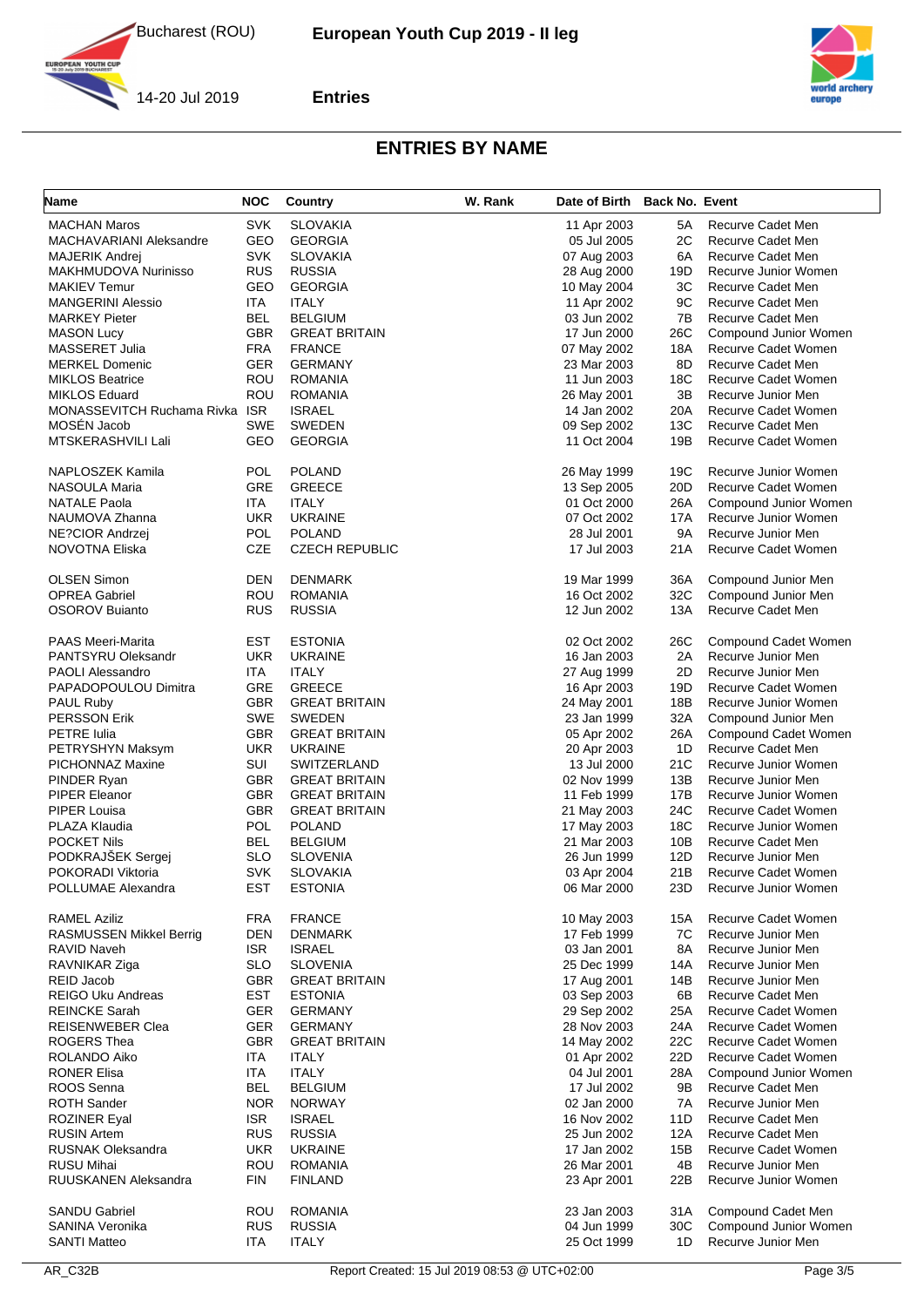





**YOUTH CUP** 

**Entries**

| <b>Name</b>                            | <b>NOC</b>               | <b>Country</b>                      | W. Rank | Date of Birth Back No. Event |           |                                          |
|----------------------------------------|--------------------------|-------------------------------------|---------|------------------------------|-----------|------------------------------------------|
| <b>SCHILP Flavio</b>                   | <b>GER</b>               | <b>GERMANY</b>                      |         | 04 Jul 2003                  | 7D        | Recurve Cadet Men                        |
| <b>SCHWERTMANN Nils</b>                | <b>GER</b>               | <b>GERMANY</b>                      |         | 01 Jan 1999                  | 9D        | Recurve Junior Men                       |
| <b>SCINTEI Elena</b>                   | ROU                      | <b>ROMANIA</b>                      |         | 01 Apr 2003                  | 24C       | Recurve Junior Women                     |
| <b>SEDIVY Simon</b>                    | <b>SVK</b>               | <b>SLOVAKIA</b>                     |         | 13 Feb 2006                  | 34A       | Compound Cadet Men                       |
| <b>SERAFINI Martina</b>                | ITA                      | <b>ITALY</b>                        |         | 25 Jun 2004                  | 27C       | Compound Cadet Women                     |
| <b>SERBAN Erica</b>                    | ROU                      | <b>ROMANIA</b>                      |         | 17 May 2003                  | 26B       | Compound Junior Women                    |
| <b>SERGEJEVS Romans</b>                | LAT                      | LATVIA                              |         | 19 Oct 2006                  | 6C        | Recurve Cadet Men                        |
| <b>SHENKHOROV Sergei</b>               | <b>RUS</b>               | <b>RUSSIA</b>                       |         | 22 Apr 2001                  | 37A       | Compound Junior Men                      |
| SIDIROPOULOS Konstantinos              | <b>GRE</b>               | <b>GREECE</b>                       |         | 29 Apr 2003                  | 1A        | Recurve Cadet Men                        |
| SIKALO Yelyzaveta                      | <b>UKR</b>               | <b>UKRAINE</b>                      |         | 20 Apr 2000                  | 18A       | Recurve Junior Women                     |
| SIKSNA Evija                           | LAT                      | LATVIA                              |         | 14 Aug 2004                  | 25C       | Recurve Cadet Women                      |
| SILAGADZE Otar                         | GEO                      | <b>GEORGIA</b>                      |         | 03 Mar 2002                  | 4C        | Recurve Cadet Men                        |
| <b>SINNIKOVS Nikolajs</b>              | LAT                      | LATVIA                              |         | 01 Feb 2000                  | 5B        | Recurve Junior Men                       |
| SMEETS Yaël                            | <b>NED</b>               | <b>NETHERLANDS</b>                  |         | 17 Oct 2004                  | 13B       | Recurve Cadet Men                        |
| <b>SMIRNOV Oleksii</b>                 | <b>UKR</b>               | <b>UKRAINE</b>                      |         | 22 Feb 2003                  | 2D        | Recurve Cadet Men                        |
| SNELDER Rik<br><b>SOULTIS Christos</b> | <b>NED</b><br><b>GRE</b> | <b>NETHERLANDS</b><br><b>GREECE</b> |         | 08 Feb 2001                  | 36D<br>4A | Compound Junior Men<br>Recurve Cadet Men |
| <b>SPATALAS Filippos</b>               | GRE                      | <b>GREECE</b>                       |         | 13 Mar 2004<br>14 Jan 2004   | 34B       | Compound Cadet Men                       |
| <b>STAUDT Oliver</b>                   | DEN                      | <b>DENMARK</b>                      |         | 23 Dec 2001                  | 6C        | Recurve Junior Men                       |
| STÜTZ Natacha                          | DEN                      | <b>DENMARK</b>                      |         | 09 Oct 2003                  | 28D       | Compound Cadet Women                     |
| <b>SULIK Leo</b>                       | CRO                      | <b>CROATIA</b>                      |         | 04 Dec 2004                  | 5C        | Recurve Cadet Men                        |
| <b>SUSCA Thomas</b>                    | <b>GBR</b>               | <b>GREAT BRITAIN</b>                |         | 17 Sep 2004                  | 12C       | Recurve Cadet Men                        |
| <b>SUSHKEEV Naidan</b>                 | <b>RUS</b>               | <b>RUSSIA</b>                       |         | 27 Apr 2000                  | 10C       | Recurve Junior Men                       |
| SUSLENSKA Yevhenija                    | <b>UKR</b>               | <b>UKRAINE</b>                      |         | 04 Feb 2002                  | 16B       | Recurve Cadet Women                      |
|                                        |                          |                                     |         |                              |           |                                          |
| <b>TANASESCU Flavius</b>               | ROU                      | <b>ROMANIA</b>                      |         | 04 May 2005                  | 7A        | Recurve Cadet Men                        |
| <b>TARTLER Elisa</b>                   | <b>GER</b>               | <b>GERMANY</b>                      |         | 05 Jan 1999                  | 21D       | Recurve Junior Women                     |
| <b>THEMELIS Panagiotis</b>             | GRE                      | <b>GREECE</b>                       |         | 30 May 2000                  | 5D        | Recurve Junior Men                       |
| <b>THIRION Lou</b>                     | <b>FRA</b>               | <b>FRANCE</b>                       |         | 17 Feb 2000                  | 13C       | Recurve Junior Men                       |
| THOMAS Nathan                          | GBR                      | <b>GREAT BRITAIN</b>                |         | 17 Jan 2002                  | 31B       | Compound Cadet Men                       |
| THOMAS-PRAUSE Kai                      | GBR                      | <b>GREAT BRITAIN</b>                |         | 24 May 2000                  | 33B       | Compound Junior Men                      |
| <b>TIMPU Mario</b>                     | ROU                      | <b>ROMANIA</b>                      |         | 17 Jul 2003                  | 8A        | Recurve Cadet Men                        |
| TRESTARIU IVU Ana                      | <b>ROU</b>               | <b>ROMANIA</b>                      |         | 03 Jul 2002                  | 28B       | Compound Junior Women                    |
| TRETIAKOVA Iryna                       | <b>UKR</b>               | <b>UKRAINE</b>                      |         | 08 Jul 2001                  | 20A       | Recurve Junior Women                     |
| <b>TREVES Aurelia</b>                  | <b>FRA</b>               | <b>FRANCE</b>                       |         | 24 May 2002                  | 16A       | Recurve Cadet Women                      |
| <b>USTINOV Artem</b>                   | <b>UKR</b>               | <b>UKRAINE</b>                      |         | 18 May 2003                  | 3D        | Recurve Cadet Men                        |
| VAES Damian                            | <b>NED</b>               | <b>NETHERLANDS</b>                  |         | 11 Aug 2001                  | 9Β        | Recurve Junior Men                       |
| VALLARO Andrea                         | SUI                      | SWITZERLAND                         |         | 11 Apr 2000                  | 33D       | Compound Junior Men                      |
| VAN DER WINKEL Laura                   | <b>NED</b>               | <b>NETHERLANDS</b>                  |         | 15 Nov 2001                  | 20C       | Recurve Junior Women                     |
| VAN LAARHOVEN Kay                      | <b>NED</b>               | <b>NETHERLANDS</b>                  |         | 22 Nov 2002                  | 12B       | Recurve Cadet Men                        |
| <b>VAN STEEN Elian</b>                 | <b>BEL</b>               | <b>BELGIUM</b>                      |         | 05 May 2002                  | 8B        | Recurve Cadet Men                        |
| VANHAEREN Maarten                      | BEL                      | <b>BELGIUM</b>                      |         | 01 Sep 1999                  | 11A       | Recurve Junior Men                       |
| <b>VARONE Justin</b>                   | SUI                      | <b>SWITZERLAND</b>                  |         | 17 Feb 2001                  | 32D       | Compound Junior Men                      |
| <b>VENHUDOVA Aneta</b>                 | <b>CZE</b>               | <b>CZECH REPUBLIC</b>               |         | 27 Aug 2002                  | 22A       | Recurve Cadet Women                      |
| VERWOERDT Max                          | <b>NED</b>               | <b>NETHERLANDS</b>                  |         | 06 Nov 2000                  | 37C       | Compound Junior Men                      |
| <b>VETTER Jonathan</b>                 | GER                      | <b>GERMANY</b>                      |         | 17 Feb 2001                  | 10D       | Recurve Junior Men                       |
| <b>VITOVEC David</b>                   | <b>CZE</b>               | <b>CZECH REPUBLIC</b>               |         | 08 Dec 1999                  | 4C        | Recurve Junior Men                       |
| VIZANTE Calin                          | <b>ROU</b>               | <b>ROMANIA</b>                      |         | 12 Jul 2002                  | 33A       | Compound Cadet Men                       |
| <b>VLAD Teodor</b>                     | ROU                      | <b>ROMANIA</b>                      |         | 05 Sep 2002                  | 32A       | Compound Cadet Men                       |
| <b>VUILLIN Christophe</b>              | <b>FRA</b>               | <b>FRANCE</b>                       |         | 25 Jan 2002                  | 2Β        | Recurve Cadet Men                        |
| <b>VUJANIC Lorenzo</b>                 | CRO                      | <b>CROATIA</b>                      |         | 12 Oct 2002                  | 35A       | Compound Cadet Men                       |
| <b>VUORINEN Verne</b>                  | <b>FIN</b>               | <b>FINLAND</b>                      |         | 06 Nov 2002                  | 5Β        | Recurve Cadet Men                        |
| <b>WARNER Elizabeth</b>                | <b>GBR</b>               | <b>GREAT BRITAIN</b>                |         | 15 Nov 1999                  | 19B       | Recurve Junior Women                     |
| WHITMARSH Austin                       | <b>GBR</b>               | <b>GREAT BRITAIN</b>                |         | 15 Mar 2003                  | 11C       | Recurve Cadet Men                        |
| <b>WIESER Moritz</b>                   | <b>GER</b>               | <b>GERMANY</b>                      |         | 03 Jul 2000                  | 11D       | Recurve Junior Men                       |
| <b>WILLAERT Laura</b>                  | <b>BEL</b>               | <b>BELGIUM</b>                      |         | 26 Sep 2003                  | 24B       | Recurve Cadet Women                      |
| WILTHAGEN Jonah                        | NED.                     | <b>NETHERLANDS</b>                  |         | 08 Nov 1999                  | 11B       | Recurve Junior Men                       |
| <b>WOLLBRING Pia</b>                   | <b>GER</b>               | <b>GERMANY</b>                      |         | 06 Jan 2004                  | 21C       | Recurve Cadet Women                      |
| <b>WONG Matthew</b>                    | GBR                      | <b>GREAT BRITAIN</b>                |         | 28 Mar 2001                  | 32B       | Compound Junior Men                      |
| WOODGATE James                         | GBR.                     | <b>GREAT BRITAIN</b>                |         | 29 May 2002                  | 14D       | Recurve Cadet Men                        |
|                                        |                          |                                     |         |                              |           |                                          |
| YAMROM Shamai Hanania                  | <b>ISR</b>               | <b>ISRAEL</b>                       |         | 07 Apr 2005                  | 34C       | Compound Cadet Men                       |